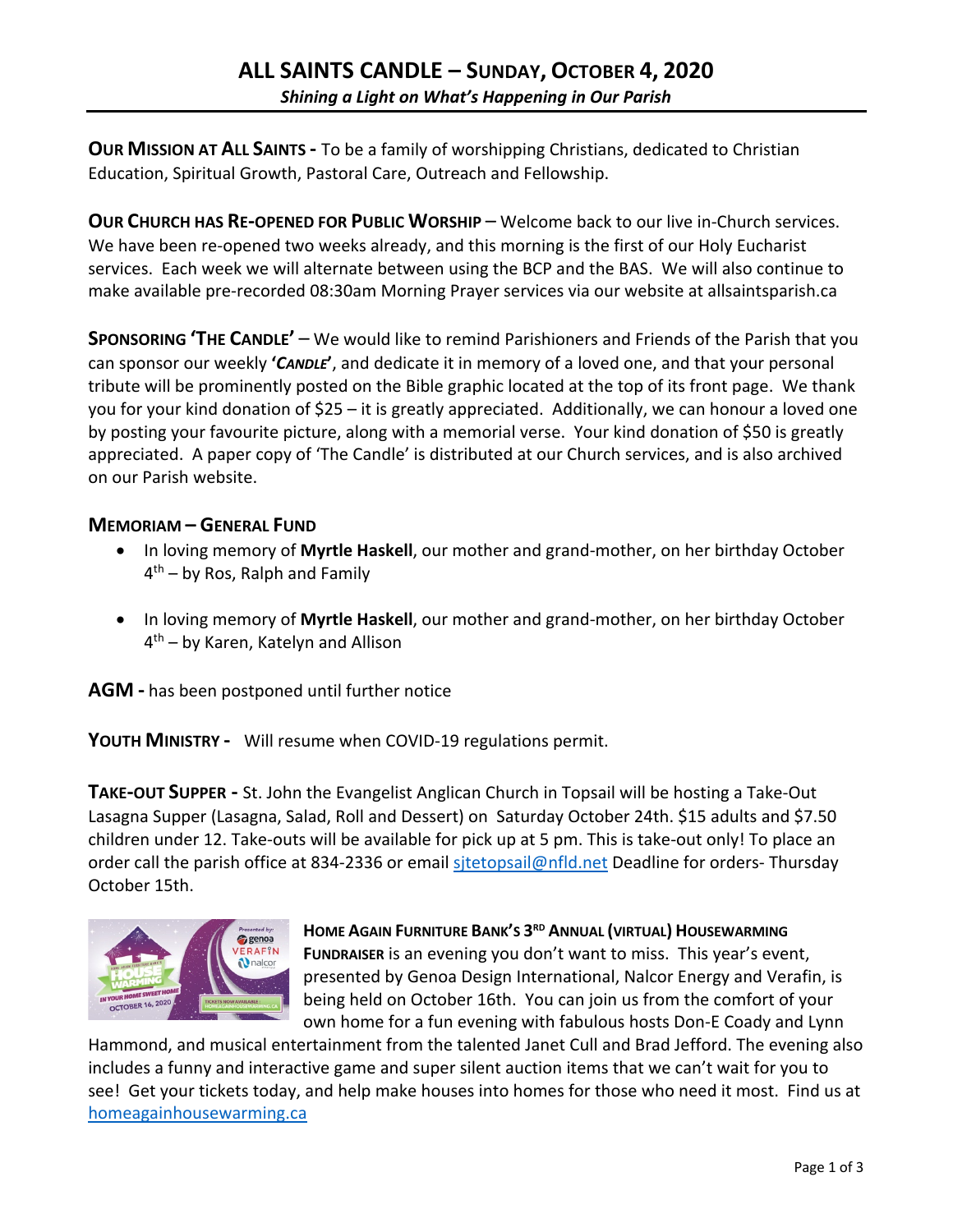

October 2020

# **Stories that Matter**

At a Beaver's meeting one night, a little boy presented me with his birthday money for the food bank. Can you imagine a little boy asking his friends to give him money to give to the food bank? He was so proud when gave it. What an example he is to others.

**Fav Dawe, Food Bank Coordinator** 

### Annual Meeting Review September 2019-August 2020

| <b>Clients</b>           | Total | <b>Financial Report</b> |           |
|--------------------------|-------|-------------------------|-----------|
| <b>Adults</b>            | 3,899 | Income                  | \$149,759 |
| Children                 | 1,774 | <b>Expenses</b>         | \$119,690 |
| <b>Hampers</b>           | 2,969 |                         | \$30,069  |
| <b>New Clients</b>       | 140   | <b>Net Assets-</b>      |           |
| <b>Christmas Hampers</b> | 437   | End of Year \$121,313   |           |

### **Christmas Hampers**

Last year the CBS/Paradise Food Bank distribute over 437 Christmas hampers. Due to the COVID-19 situation many avenues of support for the Annual Christmas Hamper Appeal may not be available this year. The Food Bank will be relying upon financial donations to ensure families and individuals in need receive a hamper during this coming Christmas season. A hamper for 1 person \$50, 2-3 people \$75, 4-up \$100. If you are unable to donate a full hamper any donation is appreciated. Thank you.

To request a Christmas Hamper in the CBS/Paradise area please contact the CBS/Paradise Food Bank at 834-2800 by December 4th. Distribution is December 15th to the 18th from 9am-2pm Last day at the Food Bank for 2020 is December 19th and will reopen on January 5th, 2021.

You may donate through your local church, direct donations to the food bank or online by Canada Helps.org cbs/paradise community food bank Itd



81 Conception Bay Hwy, C.B.S., NL 709-834-2800